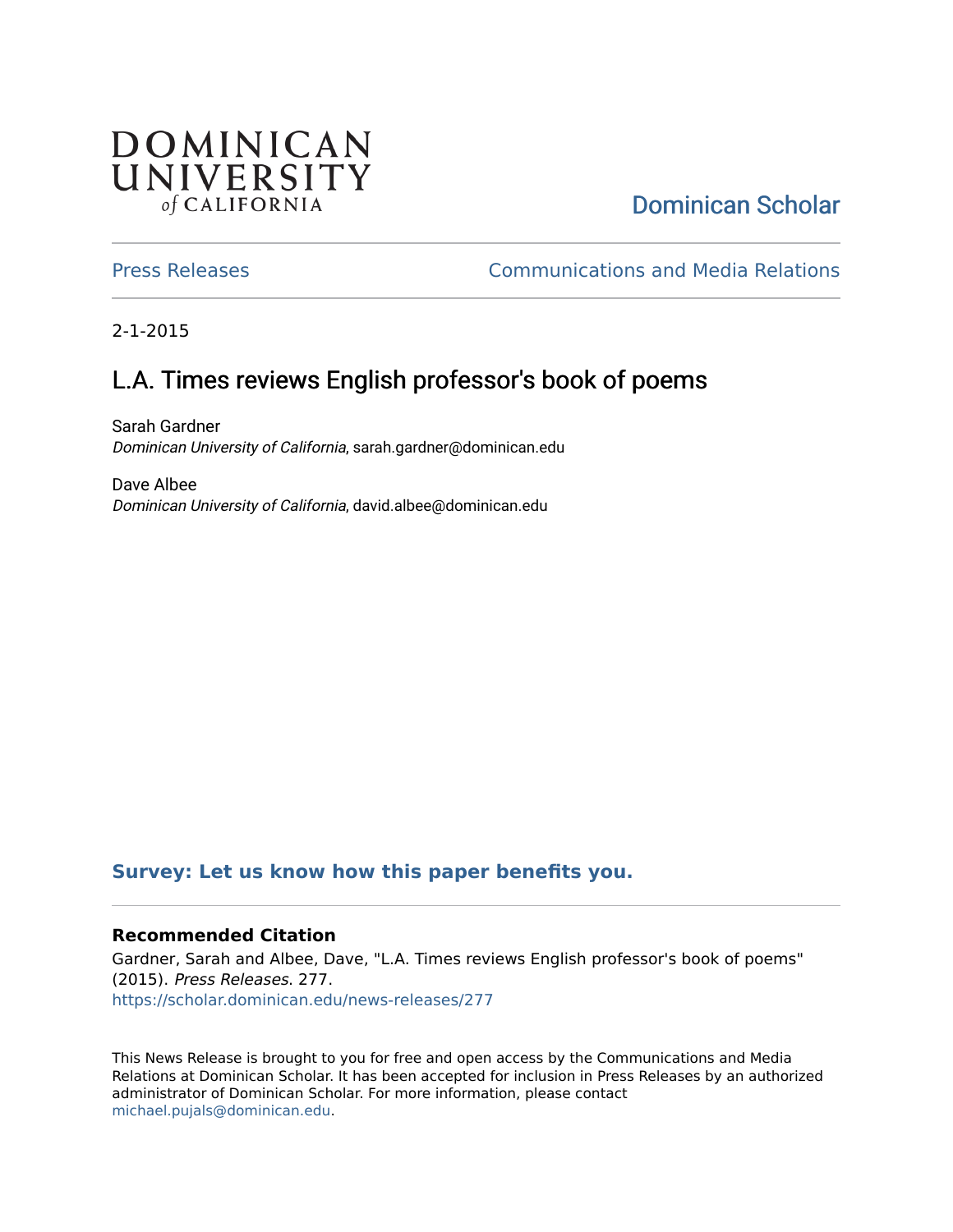## **L.A. Times reviews English professor's book of poems**

Haiku, the distinctive form of poetry that originated in Japan centuries ago, enables writers to weave both images and details into three, 5-7-5 syllable count lines. This format makes haiku both succinct and surprisingly accessible to writers of all ages.

Yet, perhaps because of its apparent simplicity, haiku is one of the more underrated art forms, says Judy Halebsky, assistant professor of English in the School of Arts, Humanities and Social Sciences at Dominican, who notes that haiku is both a complex form and a tradition that is more than 300 years old.

Haiku is not really understood in the United States. It is segregated in some way from other forms of poetry, as some scholars do argue against the literary merit of haiku.

"Most students are introduced to haiku in elementary school but don't work on haiku beyond fourth grade. That's part of the oversimplification of haiku." However, while seemingly simple in structure, haiku often are rich in meaning and expression and open to interpretation by the reader. "These incredibly dense poems celebrate intensity of image and focus on the present moment," says Halebsky, who recently had her newest book of poems *Tree Lines* reviewed by the *Los Angeles Times*. "The density of haiku is created through shared knowledge and juxtaposition."

#### CLICK HERE TO READ L.A. TIMES REVIEW OF "TREE LINE"

One way that haiku can be successful as poems while being incredibly brief through a season marker is called a *kigo*.

"This is one word or phrase that grounds the haiku in a particular time of year," Halebsky says. "Through this one word, the haiku is able to evoke a series of associations about the natural world in this specific part of the season. This allows for both a density within the poem and an attention to time passing or impermanence."

Haiku originated as the opening verse (the hokku) of the communally composed linked verse poetry form called renga. In the 17th century, haiku master Matsuo Basho elevated the form of simple, humorous hokku poems into a poetic form that contrasted common everyday life with the culture of the elite court class.

"Basho brought depth and intensity to the short poetry form that we now call haiku," Halebsky says.

While haiku is alive and thriving, Halebsky is among a handful of scholars of Japanese literature to teach haiku at the college level in the United States. She incorporates the study of haiku in many of her courses, including Literature of Nature, Oral and Visual Poetry, and Japanese Literature.

Halebsky encourages her students to view haiku as a broader creative practice and creative path.

"I tell my students that people are writing haiku all over the world. It is not a specialist genre, anyone can write a haiku – just like anyone can write a letter. Haiku is more like community based art."

Haiku, Halebsky explains, is structured through image rather than a narrative development. Even in the short form, a haiku often offers two images that clash together to evoke a third image. The third image is revealed in the contrast between the two images rather than expressed directly.

"This contrast or juxtaposition is central to the art of haiku. It allows for a space between what is written in the poem and what is evoked by the poem," Halebsky says. "With the season marker and nature-based images of the poem, the haiku address the human condition of fragility in a transient world. We are subject